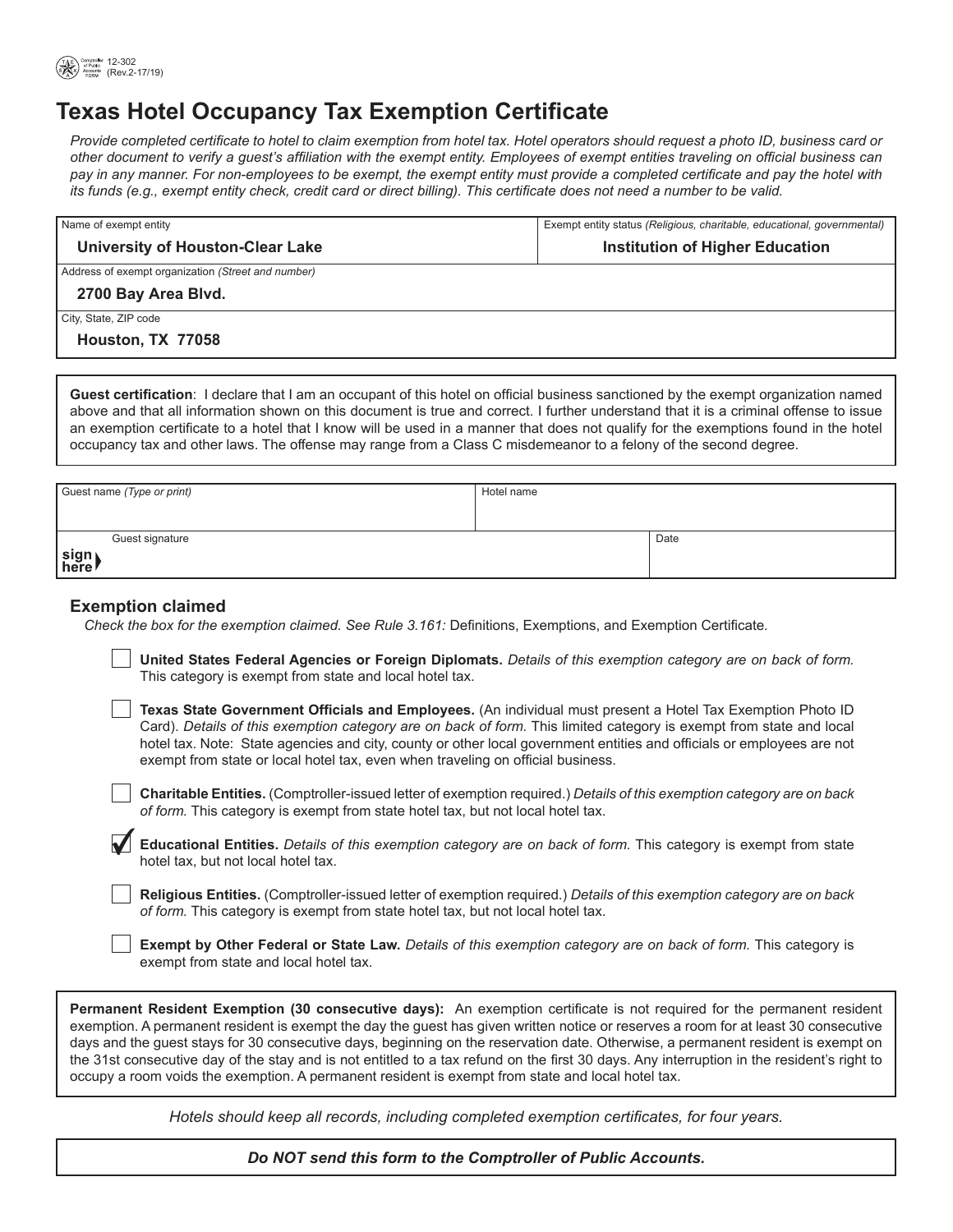# **Texas Hotel Occupancy Tax Exemptions**

See Rule 3.161: *Definitions, Exemptions, and Exemption Certificate* for additional information.

## **United States Federal Agencies or Foreign Diplomats (exempt from state** *and* **local hotel tax)**

This exemption category includes the following:

- the United States federal government, its agencies and departments, including branches of the military, federal credit unions, and their employees traveling on official business:
- rooms paid by vouchers issued by the American Red Cross and the Federal Emergency Management Agency; and
- foreign diplomats who present a Tax Exemption Card issued by the U.S. Department of State, unless the card specifically excludes hotel occupancy tax.

Federal government contractors are not exempt.

#### **7exas State Government Officials and Employees (exempt from state and local hotel tax)**

This exemption category includes only Texas state officials or employees who present a Hotel Tax Exemption Photo Identification Card. State employees without a Hotel Tax Exemption Photo Identification Card and Texas state agencies are *not* exempt. (The state employee must pay hotel tax, but their state agency can apply for a refund.)

#### **Charitable Entities (exempt from state hotel tax, but** *not* **local hotel tax)**

This exemption category includes entities that have been issued a letter of tax exemption as a charitable organization and their employees traveling on official business. See website referenced below.

A charitable entity devotes all or substantially all of its activities to the alleviation of poverty, disease, pain and suffering by providing food, clothing, medicine, medical treatment, shelter or psychological counseling directly to indigent or similarly deserving members of society.

Not all  $501(c)(3)$  or nonprofit organizations qualify under this category.

#### **Educational Entities (exempt from state hotel tax, but** *not* **local hotel tax)**

This exemption category includes in-state and out-of-state school districts, private or public elementary, middle and high schools, Texas Regional Education Service Centers and Texas institutions of higher education (see Texas Education Code Section 61.003) and their employees traveling on official business.

A letter of tax exemption from the Comptroller of Public Accounts as an educational organization is not required, but an educational organization might have one.

Out-of-state colleges and universities are not exempt.

# **Religious Organizations (exempt from state hotel tax, but** *not* **local hotel tax)**

This exemption category includes nonprofit churches and their guiding or governing bodies that have been issued a letter of tax exemption from the Comptroller of Public Accounts as a religious organization and their employees traveling on official business. See website referenced below.

#### **Exempt by Other Federal or State Law (exempt from state** *and* **local hotel tax)**

This exemption category includes the following:

- entities exempted by other federal law, such as federal land banks and federal land credit associations and their employees traveling on official business; and
- Texas entities exempted by other state law that have been issued a letter of tax exemption from the Comptroller of Public Accounts and their employees traveling on official business. See website referenced below. These entities include the following:
- nonprofit electric and telephone cooperatives,
- housing authorities,
- housing finance corporations,
- public facility corporations,
- health facilities development corporations,
- cultural education facilities finance corporations, and
- major sporting event local organizing committees.

## **For Exemption Information**

A list of charitable, educational, religious and other organizations that have been issued a letter of exemption is online at www.comptroller.texas.gov/taxes/exempt/search.php. Other information about Texas tax exemptions, including applications, is online at www.comptroller.texas.gov/taxes/exempt/index.php. For questions about exemptions, call 1-800-252-1385.